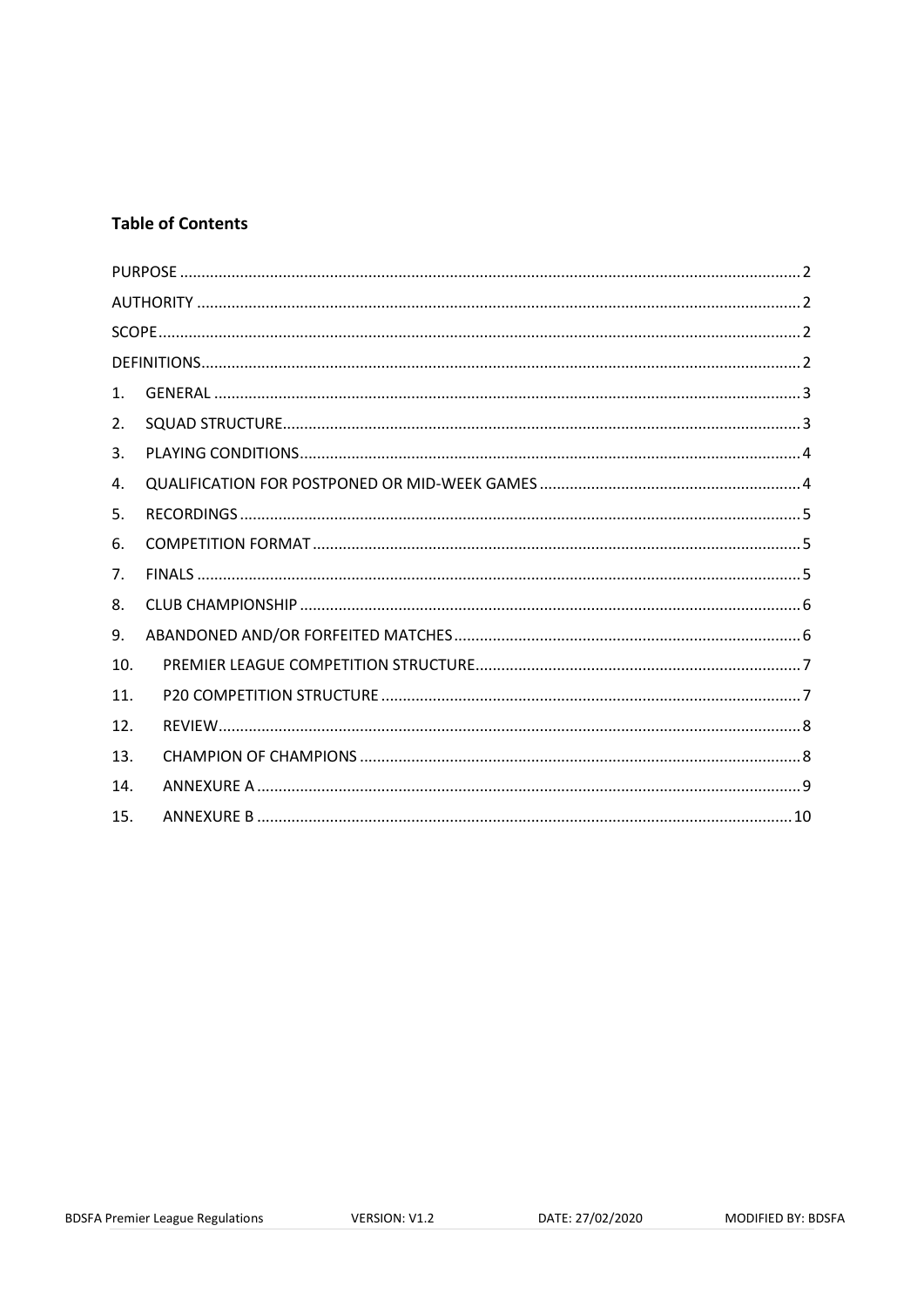### <span id="page-1-0"></span>**PURPOSE**

Obtain a consistent Men's Premier League (PL) and Premier 20's (P20) competition encouraging growth, longevity and inclusiveness.

### <span id="page-1-1"></span>**AUTHORITY**

These regulations will be managed by the BDSFA. Amendments to these regulations may only be done so by a majority of competing clubs of PL/P20 in that particular year. No amendments put forward shall be implemented during the season.

### <span id="page-1-2"></span>**SCOPE**

These regulations are binding on all clubs competing in the BDSFA PL and P20 competitions.

### <span id="page-1-3"></span>**DEFINITIONS**

*Association* means BDSFA

*BDSFA* means Blacktown and Districts Soccer Football Association

*Category A Squad* means three teams (First Grade, Reserve Grade and P20) belonging to one club

*Category B Squad* means two teams (First Grade and Reserve Grade) belonging to one club

*Category C Squad* means one team of P20 belonging to one club

*Club* means an affiliated club of the BDSFA

*First Grade* means the highest grade.

*Mid-Week* means a specified mid-week round of competition set by the BDSFA

*MRC* means the Match Review Committee

*P20* means the highest division of Men's under 20's within the BDSFA

*Postponed* means a match or matches that have been set down for a later date than the original due to weather, injury, unplayable pitch, or any other reason that the BDSFA sees fit.

*PL2* means Premier League second division

*Premier League* means the highest all age men's division

*Reserve Grade* means the second highest grade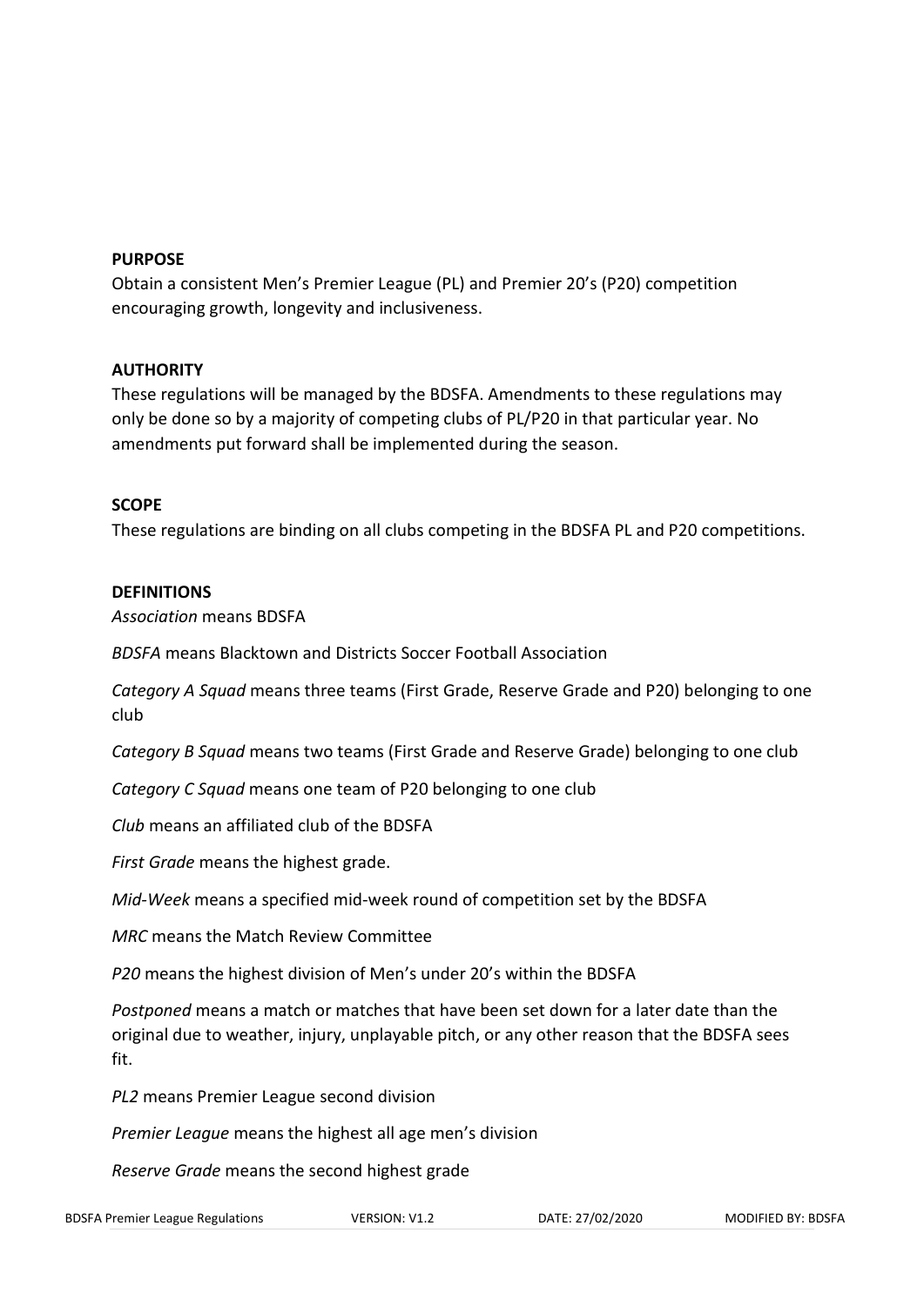*Squad* means players from the same club playing first grade, reserve grade or P20

# <span id="page-2-0"></span>**1. GENERAL**

- 1.1. The Association will conduct a Men's Premier League (PL) comprising of first grade, reserve grade. These grades shall be recognised as being one squad with players being exchangeable between first and reserve grades during regular season games.
- 1.2. The Association will conduct a Men's Premier Under 20 competition (P20) comprising of players whom are turning 20 in that year of competition or younger.
- 1.3. Clubs can apply to enter the PL, P20 or both.
- 1.4. All players must be older than or turning 16 in the year of competition.
- 1.5. Premier League is to have a minimum of six clubs for a competition.
- 1.6. Nominations for PL and/or P20 are due at a date and time determined by the board for the year of competition.
- 1.7. Clubs may only enter one squad per season.
- 1.8. Where these Regulations are silent on any particular aspect, then all Clubs, shall first have regard to the BDSFA Constitution, BDSFA By-Laws, the BDSFA Competition Regulations, BDSFA Grievance and Disciplinary Regulations, FNSW, FFA rules and regulations and, where applicable, rules and regulations of the Asian Football Confederation (AFC) and FIFA.
- 1.9. BDSFA will interpret and apply all articles of these Regulations.
- 1.10. Clubs who withdraw after Nominations (see section 1.6) will incur a fine based on the BDSFA Fines and Penalties.

## <span id="page-2-1"></span>**2. SQUAD STRUCTURE**

2.1 If a club competes in both competitions, P20 will be considered as a third grade and shall be included as being part of the squad. Players are interchangeable between the three grades with restrictions on age in P20 as per section 1.2. The maximum number of registered players is 48. This is to be known as a category A squad.

- 2.2 If a club competes in PL only, players are interchangeable between first and reserve grades. The maximum number of registered players is 32. Clubs can upgrade up to four players from their Under 20's (any division). This is to be known as a category B squad.
- 2.3. If a club competes in P20 only, the maximum number of registered players is 16. Clubs can upgrade players from their other Under 16, Under 18's and/or Under 20's teams (up to the maximum of 16 players). This is to be known as a category C squad.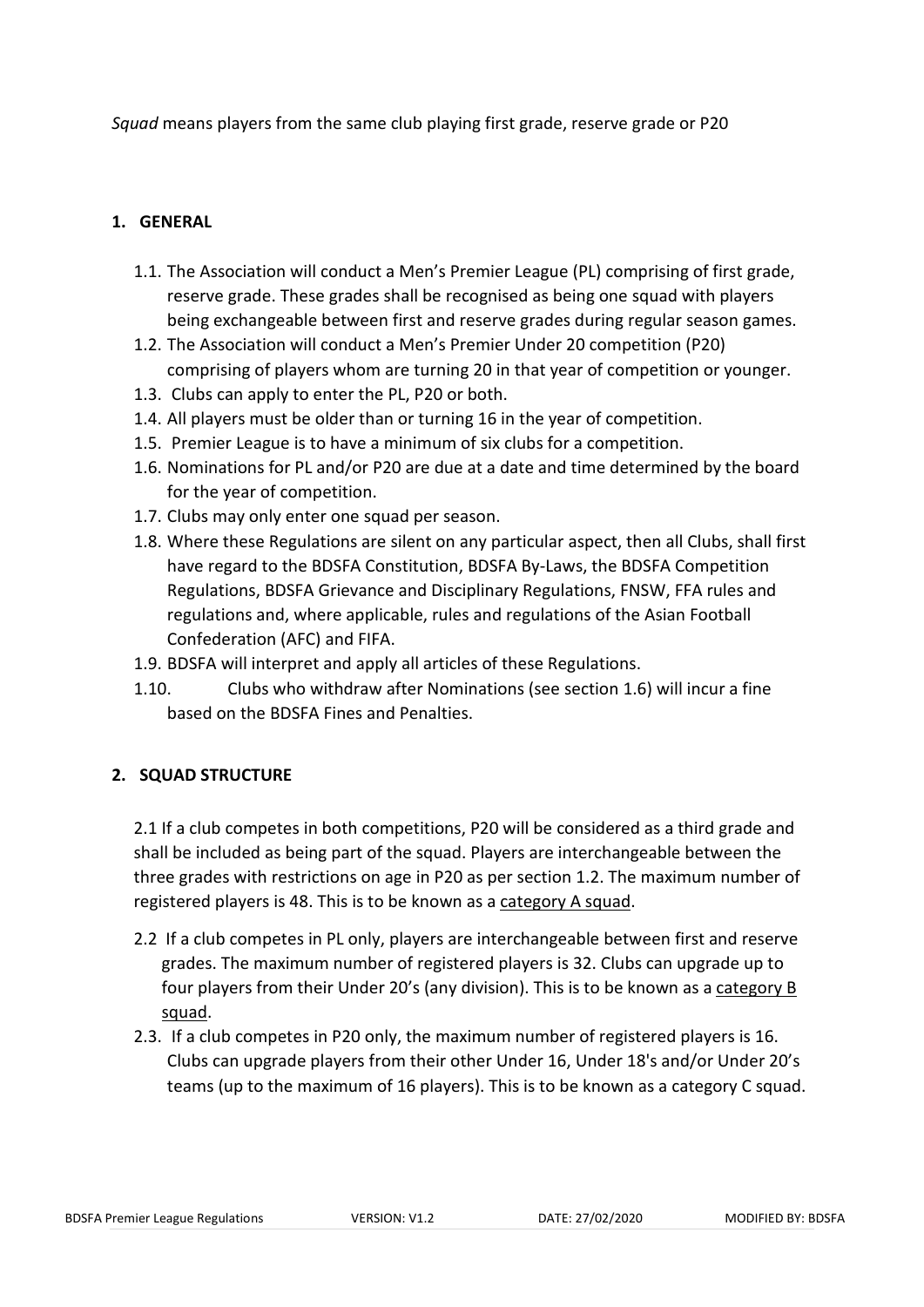# <span id="page-3-0"></span>**3. PLAYING CONDITIONS**

- 3.1. All matches will be played on Saturday's except in the case of section 4.
- 3.2. P20 will kick off at 12.00 midday (highest division)
- 3.3. Reserve grade will kick off at 2.00pm
- 3.4. First grade will kick off at 4.00pm
- 3.5. When mid-week or catch up rounds are required, game times will be at the discretion of the competition manager with a 14-day time frame for catch ups to be played.
- 3.6. Category A and B can only play at fields with flood lighting rated at 100 lux or higher.
- 3.7. P20 and Reserve Grade will be interchange with a maximum of 16 players on the team sheet.
- 3.8. First Grade will be substitutes with a maximum of 5 reserves.
- 3.9. Suspended players may be replaced by other squad players. (i.e. each team sheet can contain 16 players even if players are suspended).
- 3.10. P20 and Reserve Grade will play 90-minute matches with a 10-minute half time break. First grade will play 90-minute matches plus injury time with a 10-minute half time break.
- 3.11. Competition format will be determined based on Annexure A
- 3.12. Up to nine (9) people will be allowed in the technical area a maximum of four (4) Officials and a maximum of five (5) substitute players (on the team sheet). Each Official must display an ID card whilst in the technical area

## <span id="page-3-1"></span>**4. QUALIFICATION FOR POSTPONED OR MID-WEEK GAMES**

- 4.1. All matches played at night will be at fields with flood lights rated at 100 lux or higher
- 4.2. Where all games are postponed, players may be selected in the usual manner.
- 4.3. For category C matches being postponed, players may be selected in the usual manner.
- 4.4. Applies to category B only: Where reserve grade only is postponed and rescheduled to be played at a later date, players who have played in first grade for that round shall not be eligible to play in the reserve grade match of that round.
- 4.5. Applies to category A only: Where P20 or reserve grade only is postponed and rescheduled to be played at a later date, players who have played in first grade for that round shall not be eligible to play in the P20 or reserve grade match of that round.
- 4.6. For Category B and C only: The selection process for mid-week games is per section 2.1 and 2.2.
- 4.7. For Category A only: P20 will be played on a prior day to reserve grade and first grade. The selection process for mid-week games are as per section 2.3.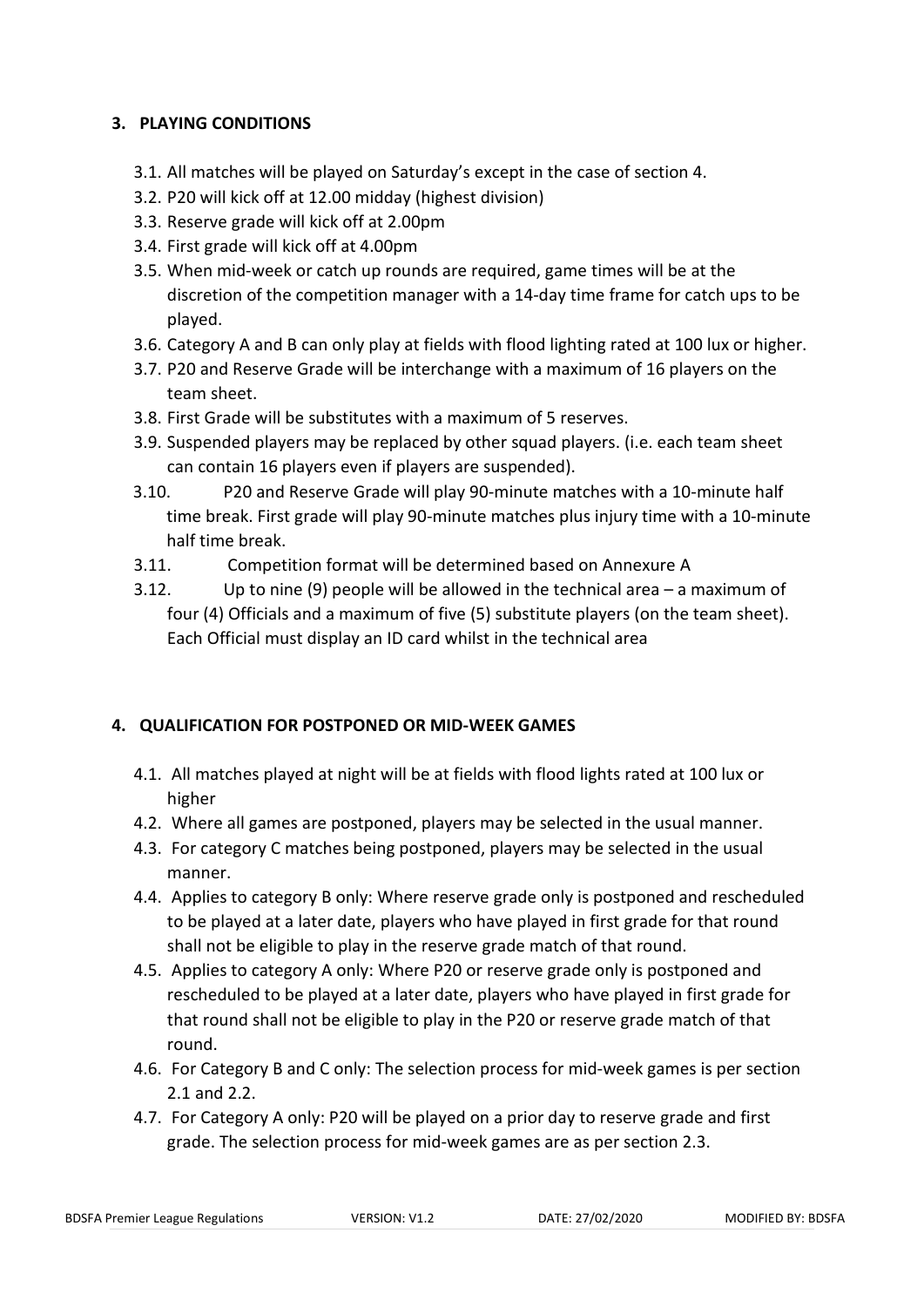## <span id="page-4-0"></span>**5. RECORDINGS**

- 5.1. Electronic team sheets will be used for all grades.
- 5.2. Goal scorers will be recorded for First Grade only. Goal scorers to be entered by the referee.

### <span id="page-4-1"></span>**6. COMPETITION FORMAT**

- 6.1. The following points are awarded for matches during the regular season:
	- a) Win = 3 points
	- b) Draw  $=$  1 point
	- c) Loss =  $0$  points
- 6.2. At the completion of the Regular Season, teams are ranked from highest to lowest. The position of each team will be determined based on the following:
	- a) Highest number of points accumulated during the regular season

b) If two (2) or more teams are level on points accumulated, the following criteria are applied, in order, until one (1) of the teams can be determined as the higher ranked team in respect of:

- 1) Highest positive goal difference
- 2) Highest number of goals scored
- 3) If teams are still equal at this point and needs to be determined for

finals qualification, promotion or relegation, a play-off will occur based on finals qualification regulations.

6.3. At the completion of the season, qualifying teams will progress to the finals. The finals format will be determined on Annexure B.

# <span id="page-4-2"></span>**7. FINALS**

- 7.1. A finals series will be used to determine the competition winner.
- 7.2. For all games in the finals' series the following will apply:
	- a) Extra time is 10 minutes each way with a two-minute break
	- b) Golden Goal applies in extra time. Penalty shootout if required.
- 7.3. Accumulation of Yellow Cards Finals Series: As per 16.3 of the BDSFA Grievance and Disciplinary Regulations.
- 7.4. Eligibility of Players for Finals Series shall be:
	- a. For First Grade, all players registered for the squad are eligible;

b. If First Grade are not playing on the day, players must have played at least 60% of all Reserve Grade matches in which the player was available to play to be eligible to play a reserve grade finals match;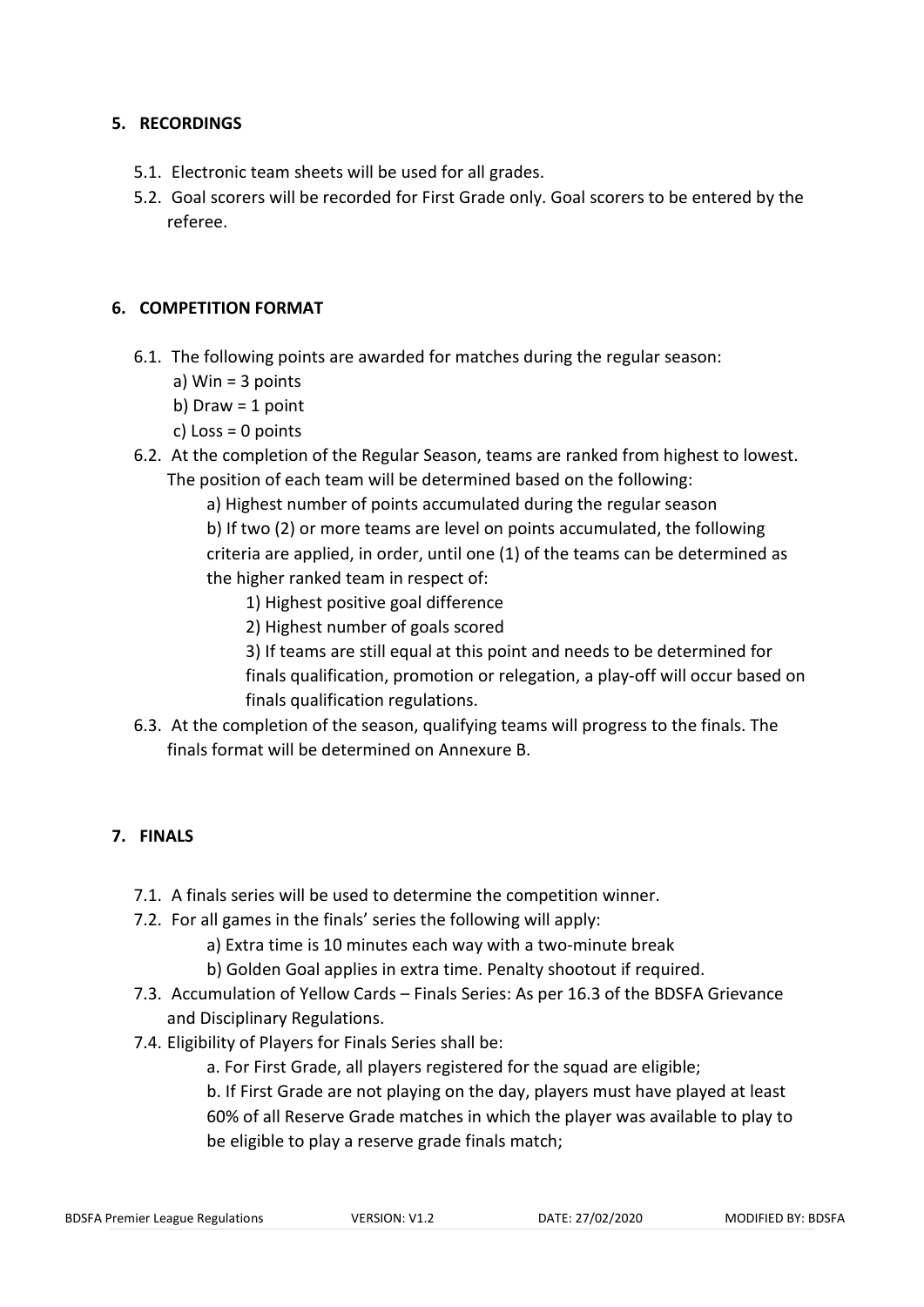c. For Category A only: If First Grade are not playing on the day, players must have played at least 60% of all P20 matches in which the player was available to play to be eligible to play a P20 finals match.

d. Players whom have served suspensions shall have the served matches counted as being available – Example, if a player was available for 10 rounds but was suspended for three of those rounds, the player still would have had to play six rounds to be eligible to play finals.

7.5. Clubs will nominate reserve and/or P20 players whom are eligible prior to the finals series. As many players as possible can be nominated but only 16 players may play on the day in each team.

# <span id="page-5-0"></span>**8. CLUB CHAMPIONSHIP**

- 8.1. Club Championship is to be determined on the following:
	- a) Multiplier of 3 for First Grade
	- b) Multiplier of 1 for Reserve Grade

## <span id="page-5-1"></span>**9. ABANDONED AND/OR FORFEITED MATCHES**

- 9.1. For category A and B: If a Reserve Grade match is abandoned by the referee for any reason, the 1st Grade match will not be played until such time as the case is finalised by the MRC.
- 9.2. For category A only: If P20 forfeit, the non-offending team will be awarded a 2-0 win (or their score will stand if more than 2) and the offending team will lose one competition point. If reserve grade or first grade is forfeited then reserve grade and first grade are deemed forfeit, even if a match has been played. This includes onfield forfeits. The non-offending team will be awarded a 2-0 win (or their score will stand if more than 2) and the offending team will lose one competition point from first and reserve grade.
- 9.3. For category B only: If any match, being reserve grade or first grade is forfeited then all are deemed forfeit, even if a match has been played. This includes on-field forfeits. The non-offending team will be awarded a 2-0 win (or their score will stand if more than 2) and the offending team will lose one competition point from first and reserve grade.
- 9.4. For category C: If the match is abandoned by the referee for any reason, the case will be heard by the MRC.
- 9.5. For category C only: If any match is forfeited the non-offending team will be awarded a 2-0 win (or their score will stand if more than 2) and the offending team will lose one competition point.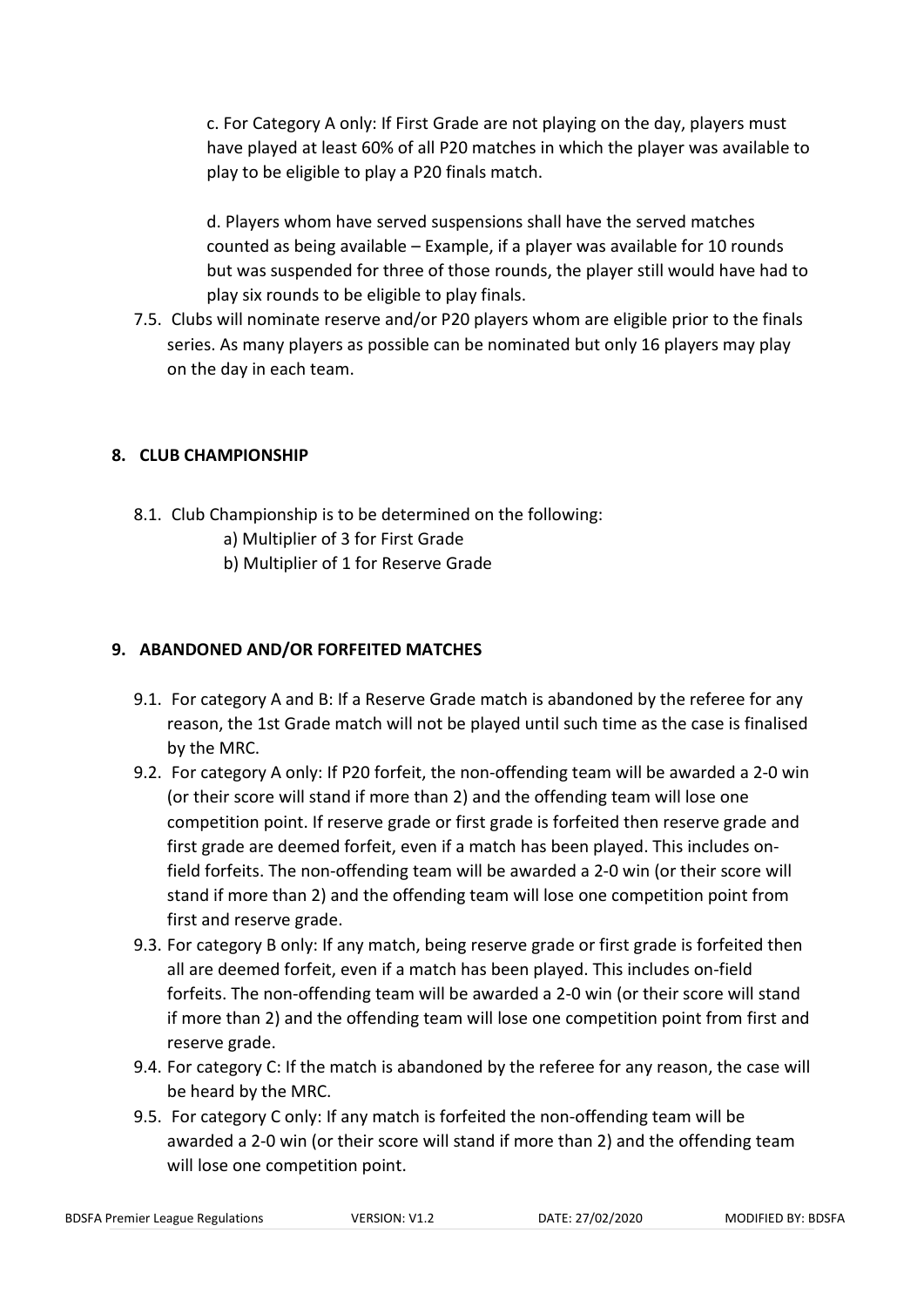9.6. Any team who forfeits during the last four (4) rounds of the season will be deemed ineligible for the Finals Series. Category A and B squads shall have first and reserve grades ineligible for the finals series in the case of a forfeit within the last 4 rounds.

# <span id="page-6-0"></span>**10. PREMIER LEAGUE COMPETITION STRUCTURE**

- 10.1. The competition structure is dependent on Annexure A.
- 10.2. A second PL tier (PL2) will be implemented if the number of nominations from clubs equals 13 or more.
- 10.3. If the competition is increased to 13 clubs or more from a previous year: a) New clubs will enter PL2 if the total amount of clubs allows to do so; b) Working from last place and up in the previous year PL club championship will make up the rest of the clubs in PL2. This is dependent on how many clubs nominate (Annexure A).
- 10.4. If the competition is reduced to 12 clubs or less following a year of PL2 all clubs whom nominate from PL2 will be promoted.
- 10.5. If the competition has successive years of PL and PL2:
	- a) The lowest club based on the previous year PL club championship will be relegated to PL2;

b) The highest club based on the previous year PL2 club championship will be promoted to PL.

10.6. In the case of a club being insolvent, they will automatically be relegated to PL2 and the next highest club based on the previous year PL2 club championship shall be deemed promoted.

# <span id="page-6-1"></span>**11. P20 COMPETITION STRUCTURE**

- 11.1. Category A squads will take preference when determining the home and away completion draw.
- 11.2. Category B will have a home and away draw (where possible).
- 11.3. Category C squads will not have a home and away season. Matches will be scheduled as per Competition Manager discretion.
- 11.4. Mid-week or Sunday fixtures for P20 will be used to make up the remaining rounds if the numbers of Category B and C squads are not equal.
- 11.5. Category A P20 teams will be promoted or relegated with the PL squad.
- 11.6. In the case of PL2 being implemented and the combined total of Category A and Category C squads are 12 or less, the P20 competition will be determined by Annexure A.
- 11.7. In the case of PL2 being implemented and the combined total of Category A and Category C squads are 13 or higher, Category C will fill the voids of Category B. New Category C squads will be placed into the PL or PL2 by decision of the BDSFA.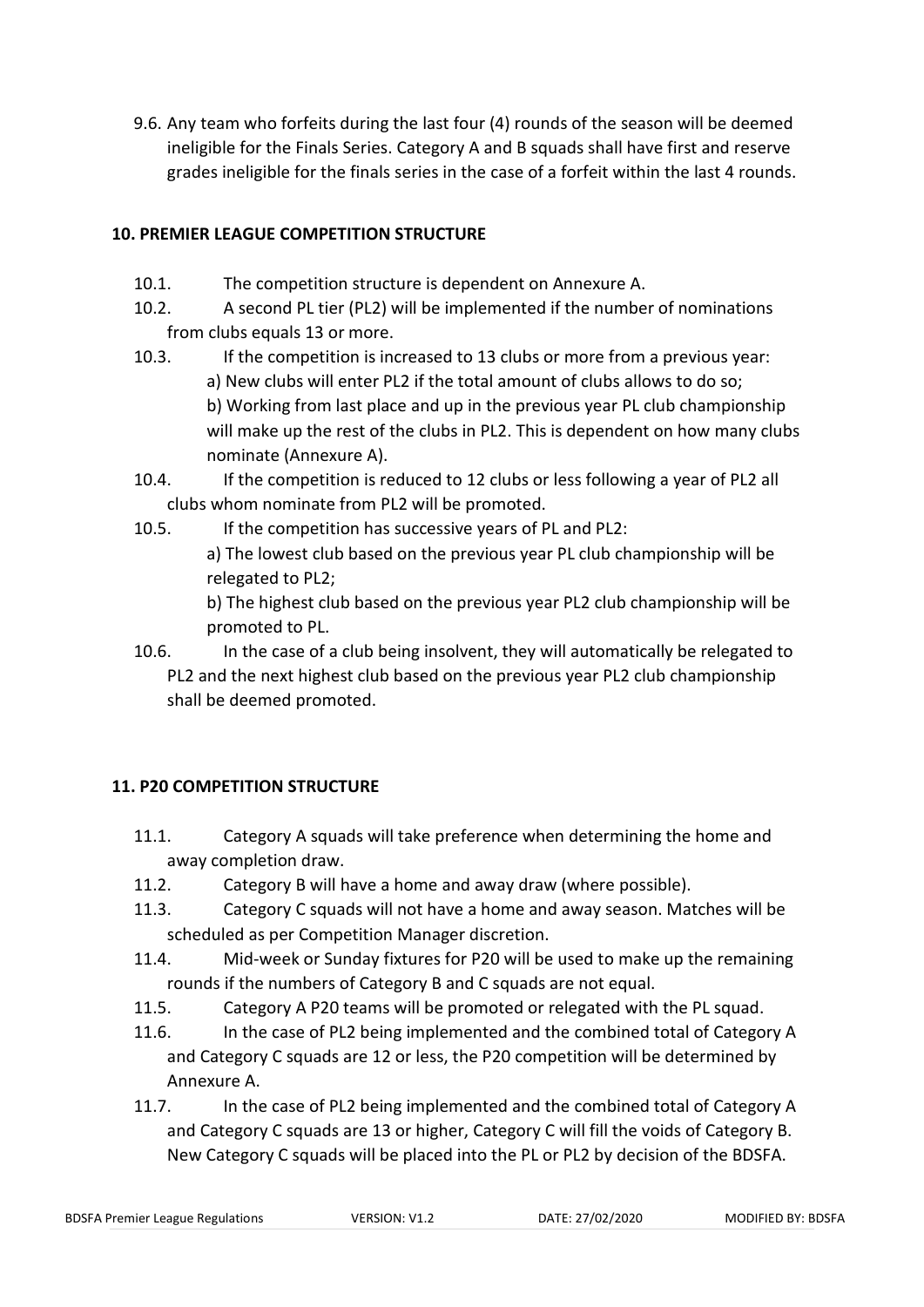- 11.8. In the case of no PL2 and a combined total of category A and C squads is 13 or higher, the competition will be played over 18 rounds where each club plays each other once plus extra matches to make up 18.
- 11.9. In the case of no PL2 and a combined total of Category A and C squads is 12 or less, Category C will fill the voids of Category B. P20 matches will precede another reserve grade match. The season length will be determined by the amount of PL squads.
- 11.10. In the case of no PL2 and the total of Category A and C squads total more than 18, the season length will be that of playing each other club once.

## <span id="page-7-0"></span>**12. REVIEW**

12.1 These regulations will be reviewed at the end of every season by all stakeholders (i.e. BDSFA, clubs, referees).

12.2 Sections 10 and 11 will be reviewed at the completion of the 2021 season.

# <span id="page-7-1"></span>**13. CHAMPION OF CHAMPIONS**

13.1 Champion of Champions selection for Premier League will be awarded to the Minor Premiers (first past the post) of Premier League Division 1 subject to Board approval

13.2 Champion of Champions selection for Under 20's (FNSW U/21) – Decided upon by the grand final winner.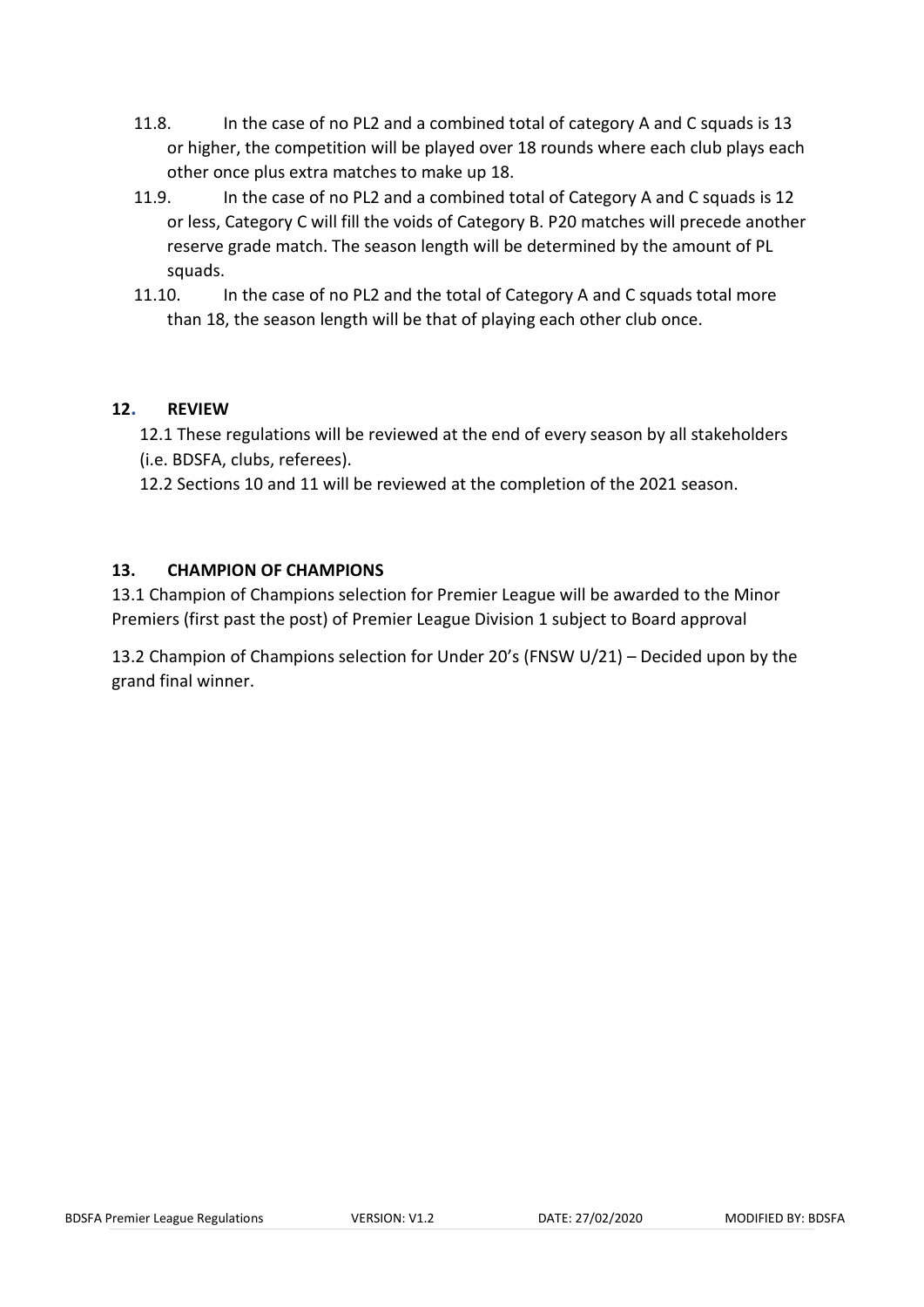### <span id="page-8-0"></span>**14. ANNEXURE A**

| <b>COMPETITION CLUBS</b> | <b>STRUCTURE</b>                   |
|--------------------------|------------------------------------|
| 5 or less                | No competition                     |
| 6                        | 20 rounds                          |
| $\overline{7}$           | 21 round competition with a bye    |
| 8                        | 21 round competition               |
| 9                        | 18 week competition with a bye     |
| 10                       | 18 round competition               |
| 11                       | 22 round competition with a bye    |
| 12                       | 22 round competition               |
| 13                       | PL1 is an 7 team structure         |
|                          | PL2 is a 6 team structure          |
| 14                       | PL1 is an 7 team structure         |
|                          | PL2 is a 7 team structure          |
| 15                       | PL1 is an 8 team structure         |
|                          | PL2 is a 7 team structure          |
| 16                       | PL1 and PL2 are 8 team structures  |
| 17                       | PL1 is a 8 team structure          |
|                          | PL2 is an 9 team structure         |
| 18                       | PL1 is a 10 team structure         |
|                          | PL2 is an 8 team structure         |
| 19                       | PL1 is a 10 team structure         |
|                          | PL2 is a 9 team structure          |
| 20                       | PL1 and PL2 are 10 team structures |